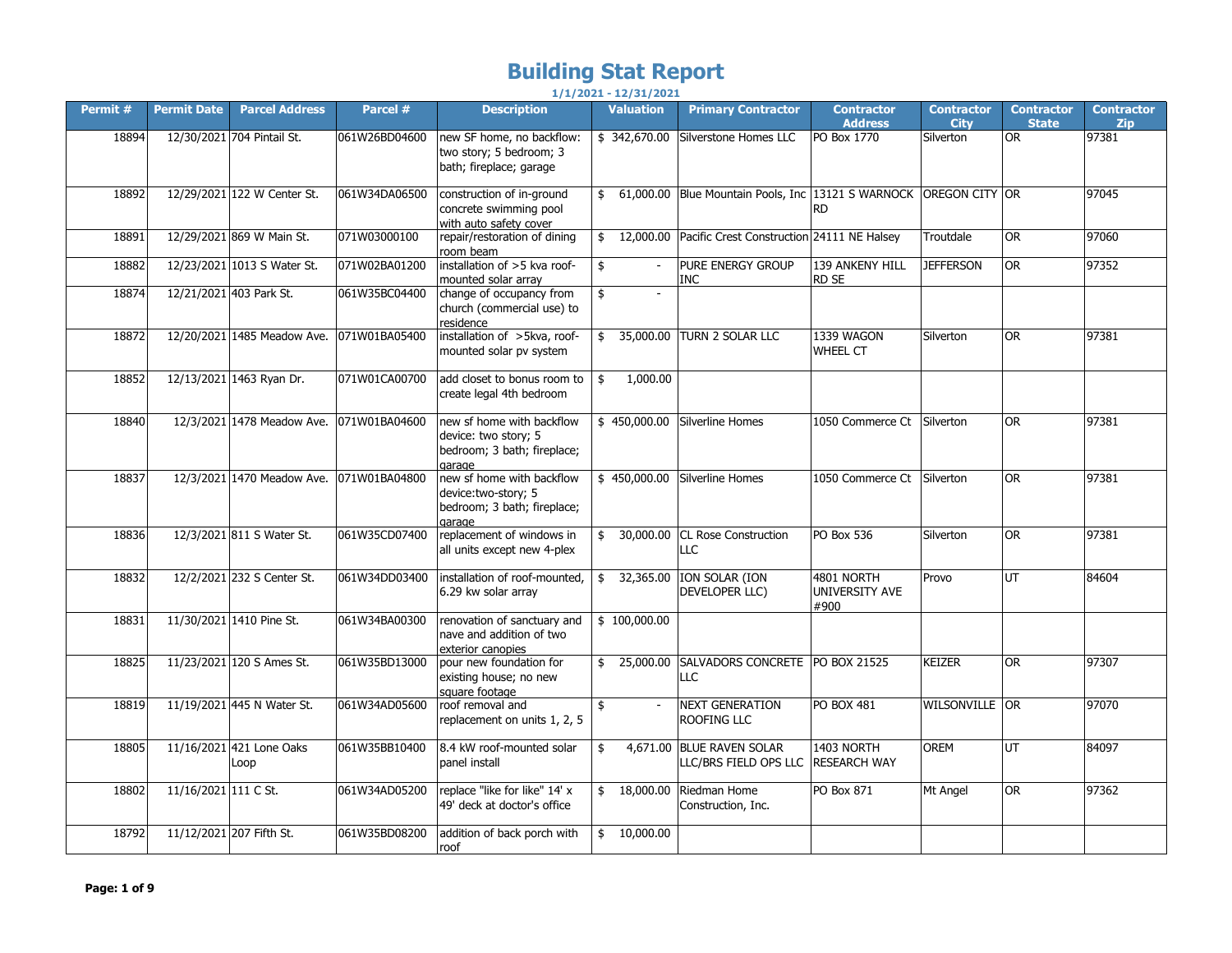| 18758 |                      | 11/1/2021 321 Silver St.               | 061W34AC01800 | Metal carport on southwest<br>corner of property.                                                                                       | 5,000.00<br>\$       |                                                    |                                   |               |           |       |
|-------|----------------------|----------------------------------------|---------------|-----------------------------------------------------------------------------------------------------------------------------------------|----------------------|----------------------------------------------------|-----------------------------------|---------------|-----------|-------|
| 18741 |                      | 10/29/2021 311 N Water St.             | 061W34AD07000 | walk-in cooler and<br>installation labor                                                                                                | 12,955.00            | ROYAL MECHANICAL<br>11 C                           | PO Box 86                         | Sherwood      | OR.       | 97140 |
| 18730 |                      | 10/26/2021 1302 Frontier St.           | 071W01CB05700 | install 6.06 kw solar pv<br>system                                                                                                      | \$<br>$\blacksquare$ | <b>Prostat Services LLC</b>                        | 1721 NE 64th Ave<br>Suite 120     | Vancouver     | <b>WA</b> | 98661 |
| 18727 |                      | 10/22/2021 105 N Water St.             | 061W35CB13500 | TI of office on lower floor<br>(suite B)                                                                                                | \$100,000.00         | Ben Johnston                                       | PO Box 71                         | Salem         | OR.       | 97308 |
| 18724 |                      | 10/22/2021 106 N First St.             | 061W35BC13501 | tear off current roof;<br>replaced five 1x6 boards;<br>installed fascia board and<br>installed 40sq ft of peel and<br>stick CertainTeed | \$                   | C AND V GENERAL<br>CONSTRUCTION LLC                | PO Box 615 NW 2nd Canby           |               | OR.       | 97013 |
| 18711 | 10/15/2021 215 Lewis |                                        | 061W35CB03800 | Replace 11 windows and<br>two doors-stairwell and door<br>to 209 Lewis                                                                  | 25,000.00<br>\$      | <b>Traeger Brothers</b><br>Construction Inc.       | 450 W. Main St.                   | Silverton     | OR.       | 97381 |
| 18710 | 10/15/2021 605 C St. |                                        | 061W34AC07500 | Tear off one layer built-up<br>roofing, mechanically fasten<br>PVC single-ply membrane.                                                 |                      | \$ 31,065.00 Pfeifer Roofing, Inc.                 | 4835 Ridge Dr. NE                 | Salem         | OR        | 97301 |
| 18703 |                      | 10/8/2021 215 N Water St.              | 061W34AD07300 | addition of second floor to<br>existing building for<br>additional restaurant seating                                                   | \$500,000.00         | Freedom Hut LLC                                    | 201 W Center St                   | Silverton     | <b>OR</b> | 97381 |
| 18700 |                      | 10/8/2021 475 Lavender St.             | 061W26DC11600 | 5 kva or less PV solar install                                                                                                          | \$                   | 2,002.00 BLUE RAVEN SOLAR<br>LLC/BRS FIELD OPS LLC | 1403 NORTH<br><b>RESEARCH WAY</b> | <b>OREM</b>   | UT        | 84097 |
| 18653 |                      | 10/1/2021 227 Steelhammer              | 061W35AB02102 | New Single Family<br>Residence with backflow:<br>two story; 5 bedroom; 3<br>bathroom; fireplace; garage                                 | \$372,988.00         | Noble Built Homes LLC                              | PO Box 571                        | Silverton     | <b>OR</b> | 97381 |
| 18650 |                      | 9/30/2021 1301 Maple St.               | 061W34AB09900 | new house: two-story; 4<br>bedrm; 3 bath; fireplace;<br>garage                                                                          | \$414,785.00         | By The Creek<br>Construction                       | 510 BROOK ST                      | Silverton     | <b>OR</b> | 97381 |
| 18645 |                      | 9/29/2021 875 Jefferson St.            | 061W27DA01500 | new single family home with<br>backflow: 2 story, 3 bed,<br>3bath with attached<br>ADU/apt with 1 bed, 1 bath,<br>kitchen & living      | \$419,000.00         | <b>RSG CONSTRUCTION</b><br>LLC                     | 3464 RIDGEWAY<br>DR SE            | <b>TURNER</b> | OR.       | 97392 |
| 18632 |                      | 9/24/2021 303 Fossholm St.             | 061W34BD02000 | remodel of attached 308 sq<br>ft accessory bldg into art<br>studio with bathroom                                                        | 24,425.00<br>\$      | Property Owner                                     |                                   |               |           |       |
| 18627 |                      | 9/21/2021 210 Olson Rd.                | 071W02BA00500 | new 7'x20' front porch slab                                                                                                             | 2,000.00<br>\$       |                                                    |                                   |               |           |       |
| 18624 |                      | 9/21/2021 600 - 602 Miller St          | 061W35CC04400 | restoration of water<br>damaged bathroom                                                                                                | 1,454.00<br>\$       | <b>3RS CONSTRUCTION</b><br>MANAGEMENT LLC          | 3629 KASHMIR<br>WAY SE            | <b>SALEM</b>  | <b>OR</b> | 97317 |
| 18612 |                      | 9/20/2021 235 Steelhammer              | 061W35AB02103 | new single family home with<br>backflow: 2-story; 4<br>bedroom; 4 bath; upstairs<br>bonus room; garage; gas<br>fireplace                | \$460,410.00         | <b>Property Owner</b>                              |                                   |               |           |       |
| 18607 |                      | 9/16/2021 108 N First St.<br>Suite 112 | 061W35BC11600 | Office remodel, alteration.                                                                                                             | \$                   | 75,000.00 EPI Construction, LLC                    | 1302 Sitka Ct SW                  | Albany        | <b>OR</b> | 97321 |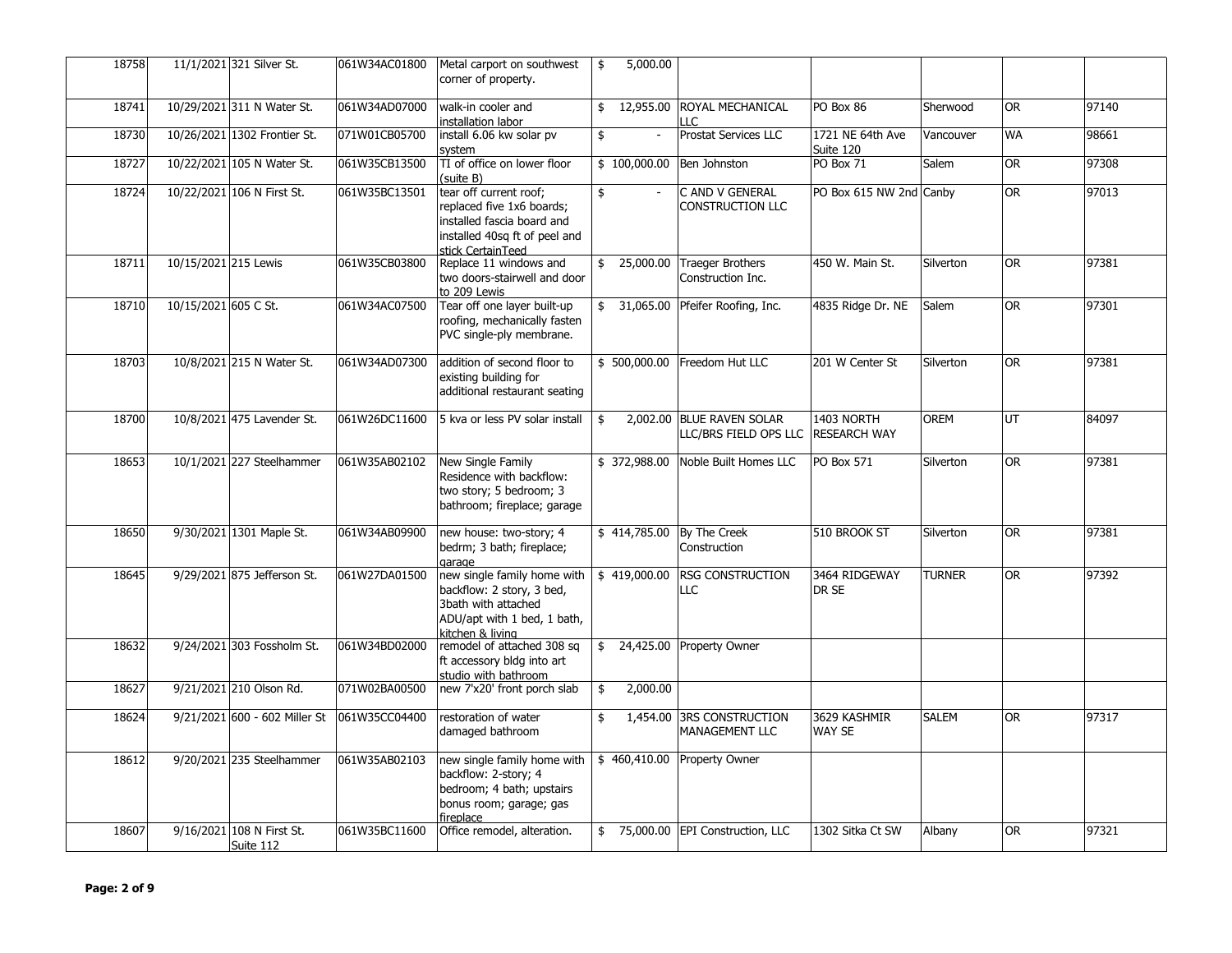| 18600 | 9/14/2021 1712 Wood Duck<br>St.                | 061W26BD06400 | PV solar panel install on roof. \ \$                                                                                                    |              | <b>BLUE RAVEN SOLAR</b><br>LLC/BRS FIELD OPS LLC   | 1403 NORTH<br><b>RESEARCH WAY</b>   | <b>OREM</b>  | UT        | 84097 |
|-------|------------------------------------------------|---------------|-----------------------------------------------------------------------------------------------------------------------------------------|--------------|----------------------------------------------------|-------------------------------------|--------------|-----------|-------|
| 18598 | 9/14/2021 219 Coolidge St.                     | 061W35CB16900 | addition of pergola/patio<br>cover, 14'x16'                                                                                             | \$           | 2,000.00 Silver Creek<br>Timberworks LLC           | PO Box 959                          | Silverton    | OR.       | 97381 |
| 18589 | 9/9/2021 330 Tillicum Dr.                      | 061W35DB06700 | move stairway for front<br>entry from side to front and<br>rails for front entry deck                                                   | \$           | 6,000.00 Property Owner                            |                                     |              |           |       |
| 18579 | 9/7/2021 228 Norway St.                        | 061W35BA08900 | Attic space room addition                                                                                                               | \$           | 35,500.00 I A CUSTOMS LLC                          | 4975 WAGON RIM<br>CT SE             | <b>SALEM</b> | OR.       | 97317 |
| 18578 | 9/7/2021 105 S Third                           | 061W35BC14000 | Installing 5.76kw solar PV<br>system on roof of home. 18<br>Hyundai HiD-S320RG<br>modules and 9Chilicon<br>CP720 microinverters.        | \$           | NATIONAL SOLAR INC                                 | 2709 NW Crossing<br>Dr              | Bend         | <b>OR</b> | 97703 |
| 18567 | 8/30/2021 210 Jefferson St.                    | 061W27DA02301 | extend north garage door<br>opening                                                                                                     | \$           | 15,000.00 E & H HOME<br>CONSTRUCTION INC           | 1340 HARMONY DR KEIZER<br><b>NE</b> |              | OR        | 97303 |
| 18564 | 8/27/2021 4440 Victor Point<br><b>Rd. N.E.</b> | 071W02C00200  | addition of 32'x56' metal<br>shop w/2 overhead doors                                                                                    | \$110,000.00 | Property Owner                                     |                                     |              |           |       |
| 18563 | 8/27/2021 134 Fiske St.                        | 061W35CB15700 | insurance restoration:<br>removal and replacement of<br>foundation and reconfig<br>bathroom on rear of house<br>due to ice storm damage | \$10,000.00  | <b>3RS CONSTRUCTION</b><br>MANAGEMENT LLC          | 3629 KASHMIR<br><b>WAY SE</b>       | <b>SALEM</b> | OR.       | 97317 |
| 18562 | 8/27/2021 342 Fairview St.                     | 061W34DB04800 | installation of 1/2" med air<br>line to new wall outlets                                                                                | \$10,000.00  | <b>HARDER MECHANICAL</b><br><b>CONTRACTORS INC</b> | 2198 NE MLK Jr<br><b>Blvd</b>       | Portland     | <b>OR</b> | 97212 |
| 18558 | 8/25/2021 805 Oak St.                          | 061W35BA07500 | Remove rear portion of<br>building, replace with same<br>sq footage, tie in roof to<br>existing main structure, re-<br>roof             | \$61,504.00  |                                                    |                                     |              |           |       |
| 18538 | 8/17/2021 105 N Water St.                      | 061W35CB13500 | TI of upper floor and<br>downstairs bathrooms for<br>Amerititle                                                                         |              | \$216,346.00 MCG Corp                              | PO Box 12309                        | Salem        | OR.       | 97309 |
| 18512 | 8/10/2021 1107 Florida Dr.                     | 061W27DC04200 | convert 2 closets into a<br>bathroom; remove existing<br>small bathroom; build<br>replacement closet into<br>adiacent room              |              | 5,600.00<br>Homeowner                              |                                     |              |           |       |
| 18511 | 8/10/2021 119 N Water St.                      | 061W35CB13800 | re-deck and re-nail existing<br>deck                                                                                                    | \$           | 5,000.00 RICK & JAY<br>CONSTRUCTION LLC            | 3605 STORTZ AVE<br>ΝE               | <b>SALEM</b> | 0R        | 97305 |
| 18506 | 8/10/2021 1031 Jaysie Dr                       | 061W35AC06200 | finish basement and add<br>already framed windows                                                                                       | \$106,292.00 | Homeowner                                          |                                     |              |           |       |
| 18502 | 8/9/2021 811 Riley Dr.                         | 071W01BD08500 | new SF home, with<br>backflow: 2 story; 4 bedrm;<br>3 bath; upstairs bonus<br>room; gas fireplace; garage                               | \$438,280.00 | <b>MKI Construction LLC</b>                        | PO Box 1950                         | Silverton    | <b>OR</b> | 97381 |
| 18496 | 8/5/2021 600 N Water St.                       | 061W34AA00700 | overlay new PVC roof<br>membrane over existing roof<br>system                                                                           | \$51,253.00  | Professional Quality<br>Roofing                    | 870 McClaine St                     | Silverton    | <b>OR</b> | 97381 |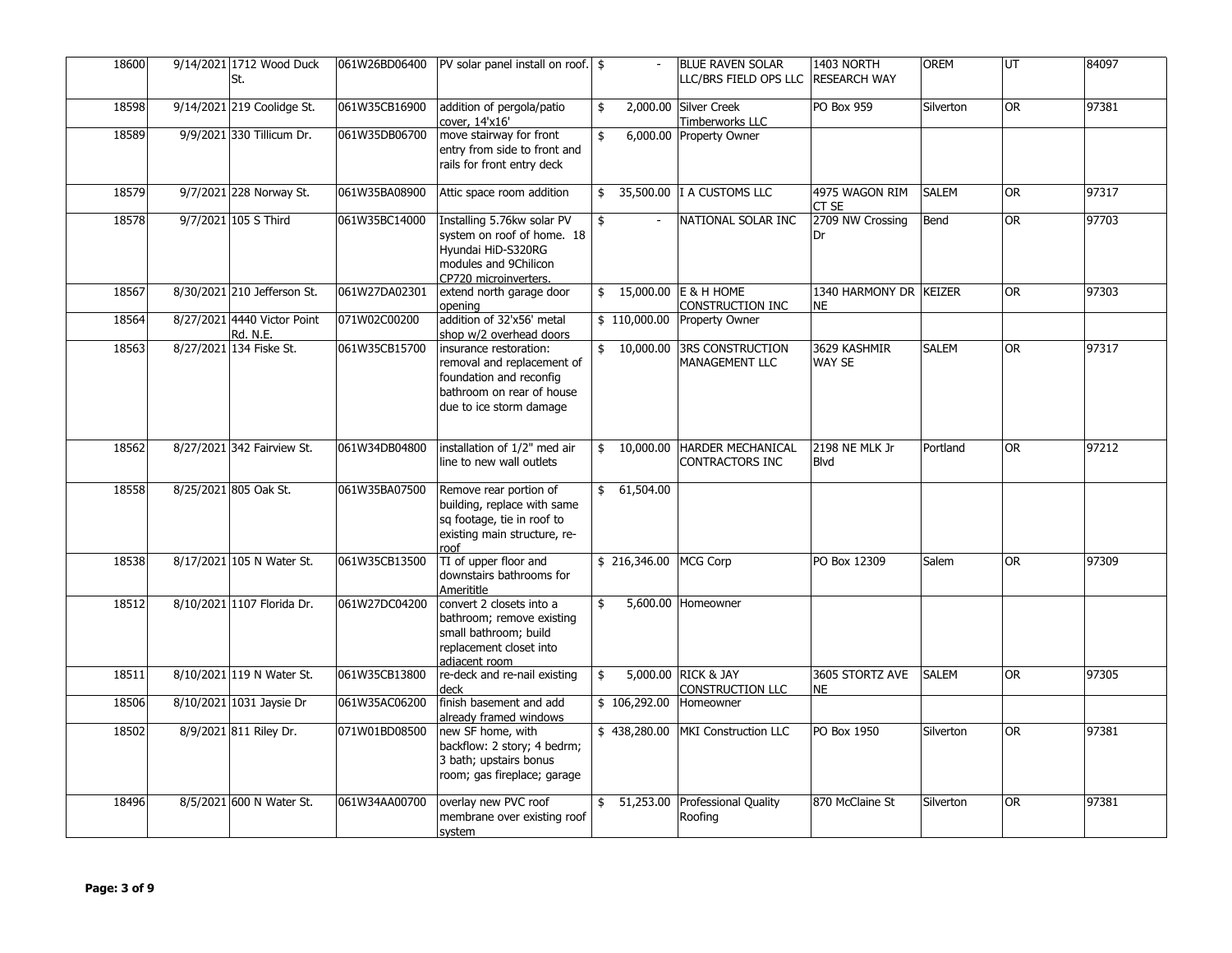| 18495 | 8/5/2021 200 N Water St.             | 061W35BC11500 | overlay new PVC roof<br>membrane over existing roof<br>svstem                                                                                               | 62,525.00<br>\$ | <b>Professional Quality</b><br>Roofing                     | 870 McClaine St                   | Silverton    | <b>OR</b> | 97381 |
|-------|--------------------------------------|---------------|-------------------------------------------------------------------------------------------------------------------------------------------------------------|-----------------|------------------------------------------------------------|-----------------------------------|--------------|-----------|-------|
| 18494 | 8/4/2021 811 S Water St.             | 061W35CD07400 | fire sprinkler system for new<br>4-plex in existing apartment<br>complex                                                                                    | 4,000.00<br>\$  | <b>CL Rose Construction</b><br>LLC                         | PO Box 536                        | Silverton    | <b>OR</b> | 97381 |
| 18463 | 7/20/2021 330 Norway St.             | 061W35BA01200 | remodel of living room,<br>dining room and two<br>bathrooms                                                                                                 | 55,000.00<br>\$ |                                                            |                                   |              |           |       |
| 18447 | 7/13/2021 1160 Bedlington<br>Terrace |               | new single family home with<br>backflow: two story, 4<br>bedroom, 3 bath, bonus<br>room, garage, fireplace                                                  | \$388,613.00    | Burkoff Homes, Inc                                         | PO Box 80                         | Mt. Angel    | <b>OR</b> | 97362 |
| 18444 | 7/13/2021 1151 Bedlington<br>Terrace |               | new single family home with<br>backflow; 4 bedroom; 3<br>bath; fireplace; garage                                                                            | \$378,337.00    | Burkoff Homes, Inc.                                        | PO Box 80                         | Mt. Angel    | <b>OR</b> | 97362 |
| 18441 | 7/13/2021 911 Madison St.            | 071W02BA04800 | addition of second unit on<br>lot with existing house to<br>create detached duplex:<br>single story, 3 bedroom, 2<br>bath with carport and<br>covered patio | \$236,000.00    | Noble Built Homes LLC                                      | <b>PO Box 571</b>                 | Silverton    | <b>OR</b> | 97381 |
| 18437 | 7/12/2021 909 E Main St.             | 061W35BD11600 | remodel-master<br>bedroom/bathroom and 2nd<br>bathroom renovation                                                                                           |                 | \$ 16,000.00 SECOND NATURE<br>CONSTRUCTION INC             | 200 WELCH STREET SILVERTON        |              | OR.       | 97381 |
| 18432 | 7/9/2021 311 Buckskin Place          | 071W01CB01400 | prescriptive path install of<br>roof-mounted 7.56 kw PV<br>solar array                                                                                      | \$              | 42,000.00 Earthlight Technologies                          | 1037 Commerce Ct                  | Silverton    | OR.       | 97381 |
| 18430 | 7/9/2021 1010 N Water St.            | 061W34AB07400 | replacement of deck with<br>stairs & addition of roof off<br>front door                                                                                     | 5,000.00<br>\$  |                                                            |                                   |              |           |       |
| 18426 | 7/7/2021 1442 Meadow Ave.            | 071W01BD03200 | 5.01-15 kva roof-mounted<br>solar panel                                                                                                                     | \$              | 5,684.00 BLUE RAVEN SOLAR<br>LLC/BRS FIELD OPS LLC         | 1403 NORTH<br><b>RESEARCH WAY</b> | OREM         | UT        | 84097 |
| 18424 | 7/7/2021 412 W Main St.              | 061W34DA07900 | installation of glulam beam<br>header on front patio cover                                                                                                  | 1,500.00<br>\$  | McKee Home Services<br>LLC                                 | 621 S Water                       | Silverton    | OR        | 97381 |
| 18416 | 7/2/2021 809 Riley Dr.               | 071W01BD08600 | new SF home with backflow:<br>single story; 3 bedroom; 2<br>bath; fireplace; garage                                                                         | \$278,155.00    | MKI Construction LLC                                       | PO Box 1950                       | Silverton    | <b>OR</b> | 97381 |
| 18413 | 7/2/2021 700 Pintail St.             | 061W26BD04400 | new sf home with backflow:<br>2 story; 4 bedroom; 3 bath;<br>upstairs bonus room;<br>fireplace; garage                                                      |                 | \$ 376,710.00 Silverline Homes                             | 1050 Commerce Ct                  | Silverton    | OR.       | 97381 |
| 18406 | 7/1/2021 816 Riley Dr.               | 071W01BD06300 | new single family home                                                                                                                                      | \$439,620.00    | <b>LEO NEEDS</b><br>CONSTRUCTION LLC                       | 234 E Lincoln St                  | Woodburn     | OR.       | 97071 |
| 18402 | 6/30/2021 311 N Water St.            | 061W34AD07000 | tenant improvement to<br>convert flower shop to<br>bakery/coffee shop/food<br>courts                                                                        | \$150,000.00    | CD Redding<br>Construction Inc.                            | 2837 22nd St SE<br>#155           | Salem        | <b>OR</b> | 97302 |
| 18399 | 6/30/2021 210 E Main St.             | 061W35CB01800 | re-roofing                                                                                                                                                  | \$              | 60,000.00 JI CONSTRUCTION<br><b>INC/DBA Valley Roofing</b> | 4910 TURNER RD<br><b>SE</b>       | <b>SALEM</b> | <b>OR</b> | 97317 |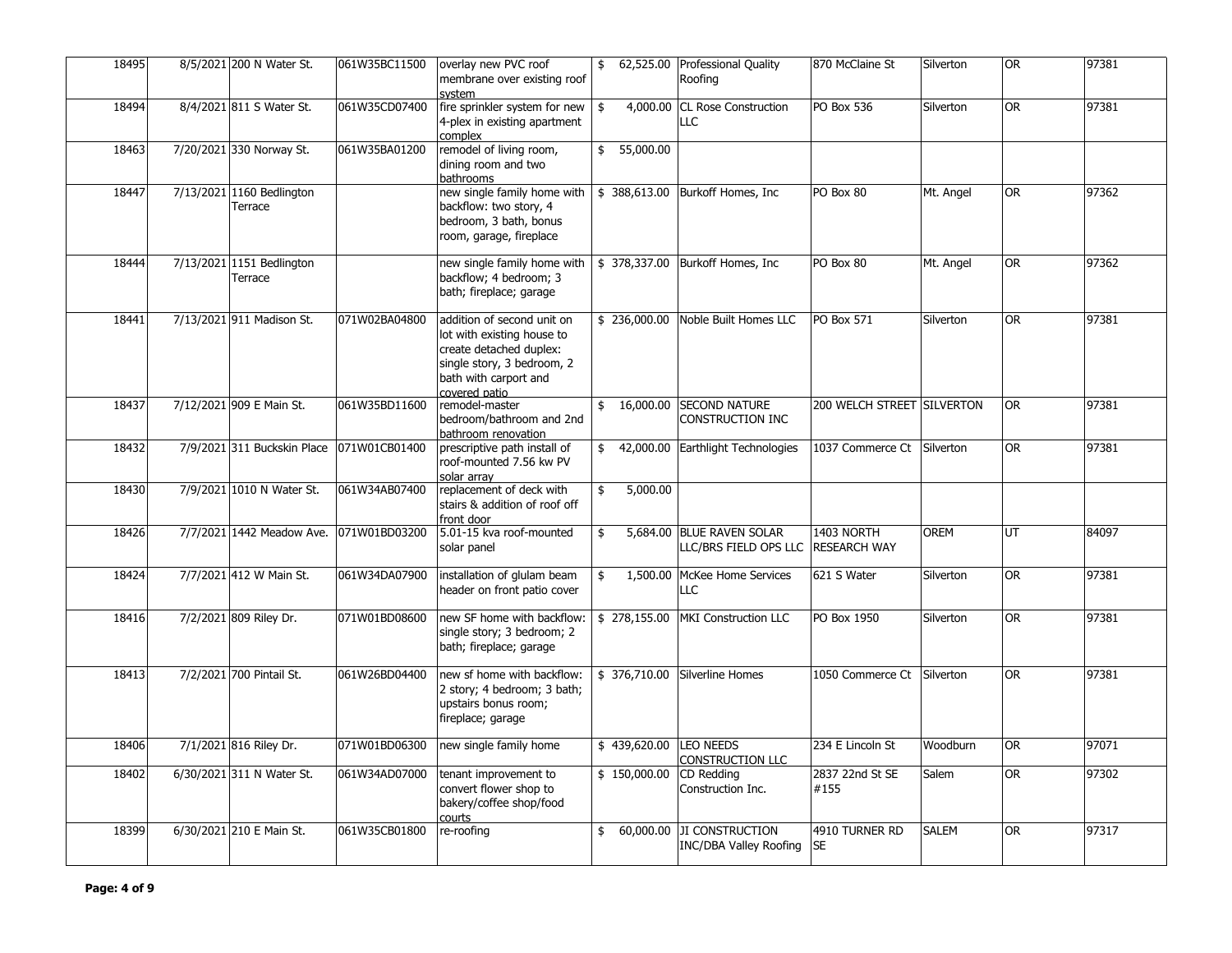| 18397 | 6/29/2021 205 Walnut Ave.            | 071W02DA03200 | PV solar roof mounted<br>4.38kW                                                                                                                                                         | $\overline{\phantom{a}}$ | <b>Blue Sky Solar LLC</b>                                     | 1550 W Gordon<br>Ave suite 1 | Layton          | UT        | 84041 |
|-------|--------------------------------------|---------------|-----------------------------------------------------------------------------------------------------------------------------------------------------------------------------------------|--------------------------|---------------------------------------------------------------|------------------------------|-----------------|-----------|-------|
| 18391 | 6/25/2021 831 Pioneer Dr.            | 071W01BC07200 | Removing existing windows,<br>widening opening and<br>installing new windows in<br>openina                                                                                              | \$                       | Renewal by Anderson                                           | 18151 SW Boones<br>Ferry Rd  | Portland        | <b>OR</b> | 97224 |
| 18379 | 6/24/2021 1159 Bedlington<br>Terrace |               | new single family home with<br>backflow: two story; 4<br>bedroom; 3 bath; fireplace;<br>garage                                                                                          | \$263,311.00             | <b>ACCOUNTABLE SIDING</b><br>LLC                              | 20837 YUKON ST<br><b>NE</b>  | Aurora          | OR.       | 97002 |
| 18373 | 6/23/2021 1651 Eska Way              | 061W26D01600  | add restroom<br>facilities/toilets/sinks in<br>existing room                                                                                                                            | 75,000.00<br>\$          |                                                               |                              |                 |           |       |
| 18372 | 6/23/2021 215 N Water St.            | 061W34AD07300 | hook up commercial kitchen<br>fire system into Type 1<br>exhaust hood. Comes pre-<br>piped from hood mfr                                                                                | 1,000.00<br>\$           | <b>SANDERSON FIRE</b><br>PROTECTION INC                       | 1101 SE 3RD AVE              | Portland        | <b>OR</b> | 97214 |
| 18362 | 6/22/2021 239 Steelhammer            | 061W35AB02103 | New Single Family<br>Residence with backflow:<br>two-story; 4 bedroom; 3<br>bath; fire place; garage                                                                                    | \$                       | 2,367.00 Noble Built Homes LLC                                | <b>PO Box 571</b>            | Silverton       | <b>OR</b> | 97381 |
| 18358 | 6/21/2021 231 Steelhammer            | 061W35AB02104 | New Single Family<br>Residence with backflow:<br>two story; 4 bedroom; 3<br>bath; fireplace; garage                                                                                     | \$347,184.00             | Noble Built Homes LLC                                         | <b>PO Box 571</b>            | Silverton       | <b>OR</b> | 97381 |
| 18351 | 6/18/2021 1350 S Water St.           | 071W01CC02200 | new single family residence-<br>2 story; 4 bedroom; 3 bath;<br>garage; upstairs bonus<br>room; fireplace                                                                                |                          | \$500,031.00 Peter Hall Construction                          | PO BOX 23                    | <b>MT ANGEL</b> | 0R        | 97362 |
| 18334 | 6/15/2021 425 N Church St.           | 061W35BA03600 | restroom modernization to<br>meet ADA standards at<br>elementary school                                                                                                                 | 49,823.00<br>\$          |                                                               |                              |                 |           |       |
| 18330 | 6/14/2021 818 Hawk Dr.               | 071W01BA00900 | new single family home with $\frac{1}{2}$ 335,110.00<br>backflow: 2 story; 4<br>bedrooms; 3 bath; fireplace;<br>garage                                                                  |                          | <b>BRANDT HOMES LLC</b>                                       | 101 N Water St,<br>Suite C   | Silverton       | 0R        | 97381 |
| 18319 | 6/10/2021 811 S Water St.            | 061W35CD07400 | fire sprinkler monitoring<br>system with occupant<br>notification in unit for new 4-<br>plex building in existing<br>apartment complex                                                  | \$                       | 6,000.00 CS Electronics (SELAH<br>SPRINGS INVESTMENTS<br>LLC) | 10622 Selah<br>Springs Dr.   | Silverton       | <b>OR</b> | 97381 |
| 18315 | 6/10/2021 622 N Water St.            | 061W34AA00800 | installation of manual fire<br>alarm system with occupant<br>notification (per OSSC-19,<br>Ch 907.2.3) for building<br>being used by SF school<br>district as classrooms and<br>offices | \$                       | 9,300.00 CS Electronics (SELAH<br>SPRINGS INVESTMENTS<br>LLC) | 10622 Selah<br>Springs Dr.   | Silverton       | <b>OR</b> | 97381 |
| 18302 | 6/8/2021 840 Western Ave.            | 061W27DD00700 | new single family home with $\frac{1}{5}$ 546,591.00<br>no backflow: 2 story; 4<br>bedroom; 3 bath; upstairs<br>study; 3 car garage; covered<br>patio                                   |                          | <b>Property Owner</b>                                         |                              |                 |           |       |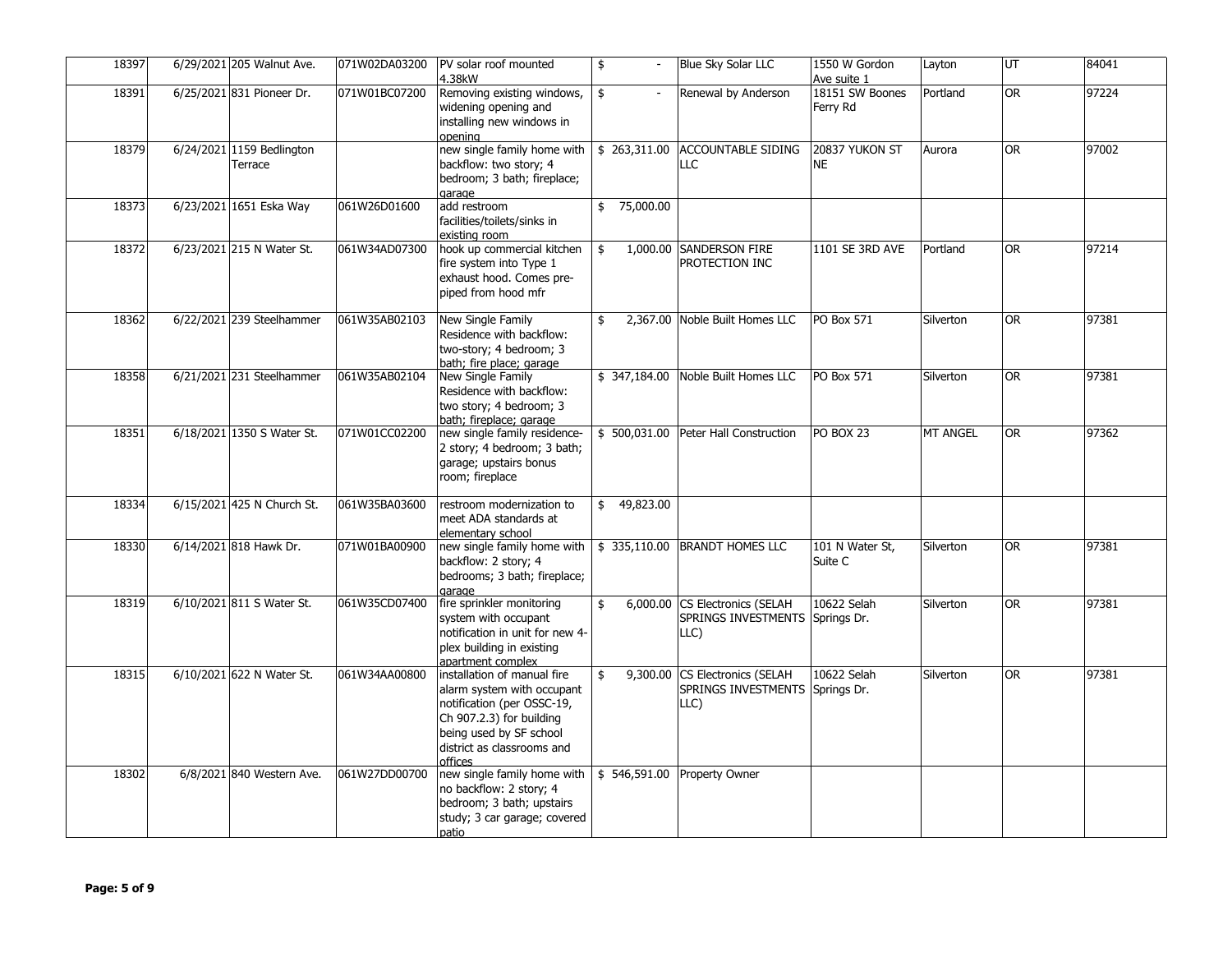| 18293 | 6/3/2021 507 Norway St.         | 061W26CD03900 | enclosing carport and<br>adding roofline between<br>house and carport                                                                | 6,000.00<br>\$  |                                               |                                  |                    |           |            |
|-------|---------------------------------|---------------|--------------------------------------------------------------------------------------------------------------------------------------|-----------------|-----------------------------------------------|----------------------------------|--------------------|-----------|------------|
| 18291 | 6/2/2021 513 Wall St.           | 061W26CD02400 | install 3.7 kw solar pv system $\frac{1}{2}$                                                                                         | $\blacksquare$  | Prostat Services LLC                          | 1721 NE 64th Ave<br>Suite 120    | Vancouver          | WA        | 98661      |
| 18283 | 6/1/2021 200 Welch St.          | 061W34DA03400 | addition of 1432 living space $\vert$ \$ 213,631.00<br>-great room, 2 bedrooms, 1<br>bathroom; 495 aq ft garage<br>to existing house |                 |                                               |                                  |                    |           |            |
| 18281 | 5/28/2021 101 N Water St        | 061W35CB13400 | hook up commercial kitchen<br>fire system into Type 1<br>exhaust hood. Comes pre-<br>piped from hood mfr                             | \$              | <b>SANDERSON FIRE</b><br>PROTECTION INC       | 1101 SE 3RD AVE                  | Portland           | OR        | 97214      |
| 18274 | 5/25/2021 311 N Water St.       | 061W34AD07000 | remove and replace metal<br>siding to old flower shop<br>and add attached pavilion to<br>side of building                            | \$150,000.00    | <b>Property Owner</b>                         |                                  |                    |           |            |
| 18255 | 5/19/2021 302 N Third St.       | 061W35BC02900 | installation of cable cross<br>bracing to stabilize building                                                                         |                 | \$10,000.00 LARSON GENERAL<br>CONTRACTING INC | 1075 Shelley Street              | Springfield        | <b>OR</b> | 97477      |
| 18246 | 5/14/2021 826 Ike Mooney<br>Rd. | 071W01BD05300 | installation and hook-up of<br>roof-mounted 11.52 kw<br>solar sys                                                                    | 51,700.00<br>\$ | Green Ridge Solar                             | 19450 SW Mohave<br>Ct            | Tualatin           | OR        | 97062      |
| 18243 | 5/14/2021 414 Silver St.        | 061W34AC01200 | installation and hook-up of<br>roof-mounted 8.64 kw solar<br>SVS                                                                     |                 | 32,637.00 Green Ridge Solar                   | 19450 SW Mohave<br>Ct            | Tualatin           | OR        | 97062      |
| 18242 | 5/14/2021 237 Fairview St.      | 061W34DB03600 | 15X36 addition to back of<br>house for master bed &<br>bath, living room; and move<br>19.5' X 10' deck                               | \$110,000.00    | Shetler Construction Inc. PO Box 1297         |                                  | Silverton          | <b>OR</b> | 97381      |
| 18238 | 5/12/2021 328 Westfield St.     | 061W34DB02203 | addition of covered patio<br>onto rear of existing house                                                                             | 6,462.00<br>\$  | Homeowner                                     |                                  |                    |           |            |
| 18227 | 5/7/2021 931 Pioneer Dr.        | 071W01CB04200 | installing roof-mounted solar $\frac{1}{5}$<br>panels: 12.16kw sys on<br>house and a 2.28 kw system<br>on de-attached shed           |                 | 3,000.00 GREENLIGHT SOLAR LLC 6115 EAST 18TH  | <b>STREET SUITE B</b>            | VANCOUVER          | WA        | 98661-6977 |
| 18222 | 5/5/2021 914 Madison St.        | 071W02BA08800 | 8.88 kw roof mounted solar<br>install                                                                                                | \$              | <b>Energy Solutions</b>                       | <b>PO Box 887</b>                | <b>Beavercreek</b> | <b>OR</b> | 97004      |
| 18221 | 5/3/2021 207 N James Ave.       | 061W34AB03000 | add new bedroom in<br>existing basement                                                                                              | 10,000.00<br>\$ | <b>KBP CONSTRUCTION</b><br>ПC                 | 1015 OAK ST #4                   | <b>SILVERTON</b>   | 0R        | 97381      |
| 18210 | 5/3/2021 815 Shelokum Dr.       | 061W35DC10900 | add on to existing rear deck                                                                                                         | 35,000.00<br>\$ | Von Flue Construction<br>Inc.                 | PO Box 69                        | Silverton          | <b>OR</b> | 97381      |
| 18206 | 4/29/2021 1328 S Water St.      | 071W01CC01700 | 16ft x25 ft covered porch<br>with concrete slab attached<br>to house                                                                 | 9,660.00<br>\$  |                                               |                                  |                    |           |            |
| 18204 | 4/28/2021 143 Fiske St.         | 061W35CB9003  | replace tree damaged<br>handrail with trex railing; no<br>modifications/repairs to<br>framing                                        |                 | 3,500.00 Renovations Inc.                     | 4676 Commercial<br>St. Suite 452 | Salem              | <b>OR</b> | 97302      |
| 18191 | 4/23/2021 431 Grant St.         | 061W27CD01204 | <b>New Single Family</b><br>Residence<br>with Backflow-2 story; 5<br>bedrm; 3 bath; garage                                           | \$350,428.00    | Noble Built Homes LLC                         | <b>PO Box 571</b>                | Silverton          | OR.       | 97381      |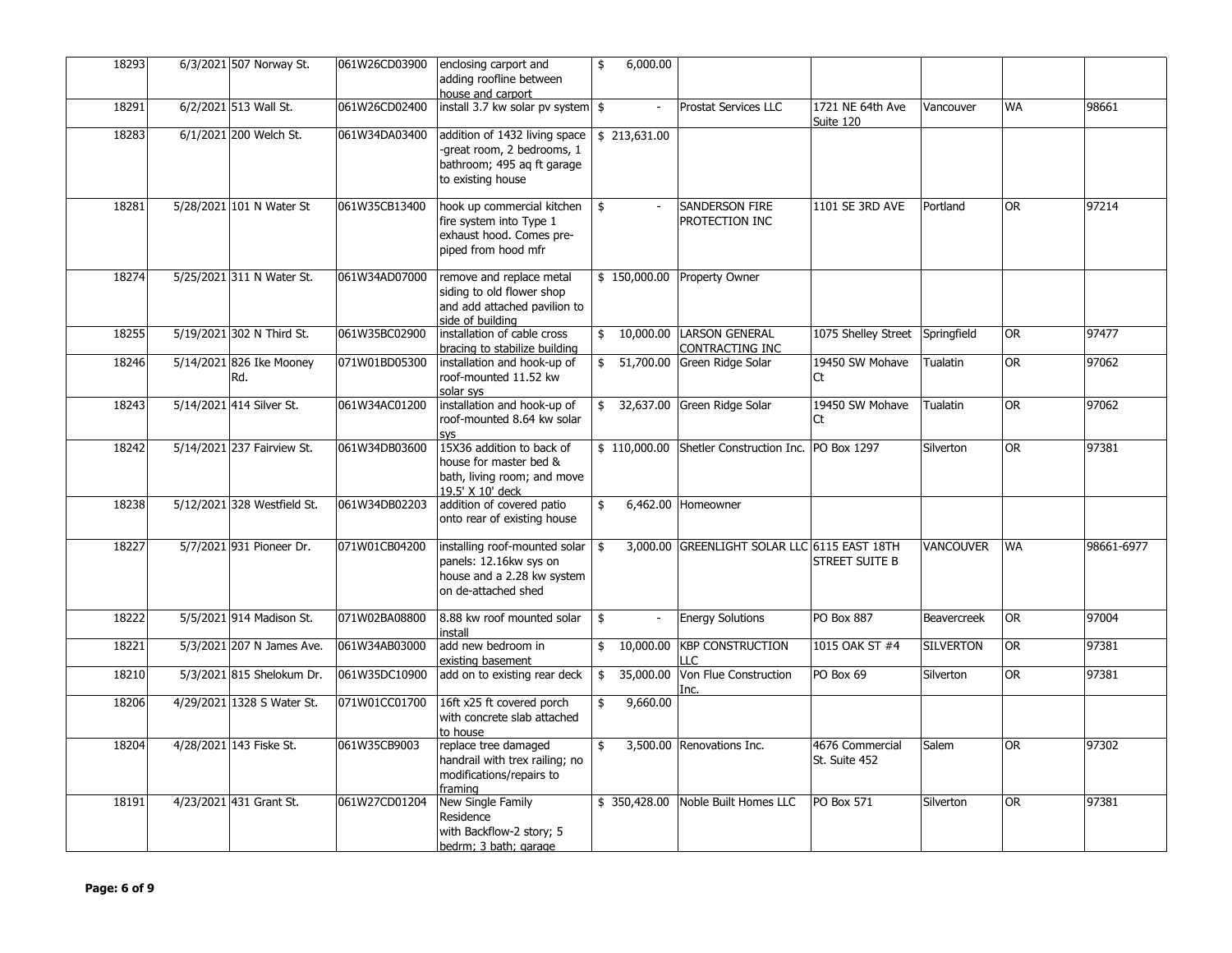| 18175 | 4/16/2021 1600 Wood Duck St 061W26CA01200  |               | roof-mounted solar panel<br>install (5 kva or less)                                                                           | 2,562.00<br>\$                 | <b>BLUE RAVEN SOLAR</b><br>LLC/BRS FIELD OPS LLC   | 1403 NORTH<br><b>RESEARCH WAY</b> | <b>OREM</b>      | UT                     | 84097 |
|-------|--------------------------------------------|---------------|-------------------------------------------------------------------------------------------------------------------------------|--------------------------------|----------------------------------------------------|-----------------------------------|------------------|------------------------|-------|
| 18174 | 4/15/2021 1205 Tenino                      | 061W35DC08600 | 320 kva prescriptive path<br>roof-mounted solar                                                                               | \$<br>$\mathcal{L}$            | <b>PURE ENERGY GROUP</b><br><b>INC</b>             | 139 ANKENY HILL<br>RD SE          | <b>JEFFERSON</b> | <b>OR</b>              | 97352 |
| 18173 | 4/15/2021 459 East View Lane 061W35DC09900 |               | 320 kva prescriptive path<br>roof-mounted solar                                                                               | $\frac{1}{2}$<br>$\mathcal{L}$ | PURE ENERGY GROUP<br><b>INC</b>                    | 139 ANKENY HILL<br>RD SE          | <b>JEFFERSON</b> | <b>OR</b>              | 97352 |
| 18172 | 4/15/2021 3985 Edison Rd.                  | 071W11B00500  | 12x20 shed/burro shelter                                                                                                      | 7,652.00<br>\$                 | Tuff Shed Inc.                                     | 6500 NE Halsey St.<br>Unit A      | Portland         | <b>OR</b>              | 97213 |
| 18161 | 4/13/2021 110 Smith St.                    | 071W02BA02700 | add 18x30 backyard shop<br>bldg with 9' eave and 3:12<br>pitch                                                                | 10,000.00<br>\$                |                                                    |                                   |                  |                        |       |
| 18151 | 4/8/2021 1158 Bedlington<br>Terrace        |               | new sf home with backflow<br>device; two story, 5 bedrm,<br>3 bath, 560 sq ft upstairs<br>bonus room, fireplace and<br>garage | \$336,415.00                   | David Leikem<br>Construction                       | 3221 Seminole Rd.<br><b>NE</b>    | Silverton        | <b>OR</b>              | 97381 |
| 18130 | 3/31/2021 614 Keene Ave.                   | 061W34DD05700 | 650 sq ft addition to existing $\frac{1}{2}$ 200,000.00 JD Building Inc.<br>house                                             |                                |                                                    | <b>PO BOX 954</b>                 | Mt Angel         | <b>OR</b>              | 97362 |
| 18115 | 3/26/2021 271 Rock St.                     | 061W35CA00200 | expanding kitchen & dining<br>room with roof modifications                                                                    | 80,000.00<br>\$                | <b>CL Rose Construction</b><br><b>LLC</b>          | PO Box 536                        | Silverton        | <b>OR</b>              | 97381 |
| 18112 | 3/24/2021 527 Jersey St.                   | 061W35CA03100 | replacement of damaged<br>trusses and roofing                                                                                 | \$<br>5,000.00                 | Summit Contractors<br>Group                        | PO Box 493                        | Stayton          | <b>OR</b>              | 97383 |
| 18109 | 3/24/2021 865 Jefferson St.                | 061W27DA01501 | new single family home, NO<br>backflow: single story; 3<br>bedroom; 2 bath; fireplace;<br>garage                              | \$231,135.00                   | <b>RSG CONSTRUCTION</b><br>LLC                     | 3464 RIDGEWAY<br>DR SE            | <b>TURNER</b>    | <b>OR</b>              | 97392 |
| 18088 | 3/17/2021 706 Pintail St.                  | 061W26BD04700 | new single family home with<br>backflow: 2 story; 4 bedrm;<br>3 bath; upstairs bonus rm;<br>gas fireplace; garage             | \$278,751.00                   | <b>DENNIS BODUNOV -</b><br><b>DBA Construction</b> | 14768 Union School WOODBURN<br>Rd |                  | <b>OR</b>              | 97071 |
| 18081 | 3/15/2021 206 S Center St.                 | 061W34DD03600 | addition of 16' X 13'8" patio<br>cover                                                                                        | \$                             | 8,400.00 Property Owner                            |                                   |                  |                        |       |
| 18074 | 3/12/2021 680 Shelokum Dr.                 | 061W35DB04600 | addition of 10 x 18 back<br>porch cover attached to<br>house                                                                  | 10,540.00<br>\$                | Riedman Home<br>Construction, Inc.                 | PO Box 871                        | Mt Angel         | <b>OR</b>              | 97362 |
| 18068 | 3/11/2021 524 Jersey St.                   | 061W35CA13000 | new sf home with sprinkler<br>system: 2 story; 3 bedrm; 2<br>bath with garage                                                 | \$237,363.00                   | Herr Construction                                  | 4863 Madrona<br>Heights Rd.       | Silverton        | $\overline{\text{OR}}$ | 97381 |
| 18058 | 3/11/2021 821 Madison St.                  | 061W35CD06900 | add bathroom to existing<br>closet area to include<br>moving wall                                                             |                                | \$ 35,000.00 Property Owner                        |                                   |                  |                        |       |
| 18043 | 3/5/2021 911 N First St.                   | 061W34AA00100 | replacing roof with 60 mil<br>TPO, white single ply roofing<br>and R-10 fiberglass underlay<br>over synthetic felt            | \$22,000.00                    | <b>SMACKS</b><br><b>CONSTRUCTION INC</b>           | PO BOX 1179                       | OREGON CITY OR   |                        | 97045 |
| 18041 | 3/5/2021 1512 Lakeview Dr.                 | 071W01BC06000 | roof-mounted 5.01-15kva<br>solar panel install                                                                                | \$                             | 4,547.00 BLUE RAVEN SOLAR<br>LLC/BRS FIELD OPS LLC | 1403 NORTH<br><b>RESEARCH WAY</b> | <b>OREM</b>      | UT                     | 84097 |
| 18033 | 3/3/2021 160 Steelhammer<br>Rd             | 061W35AC00201 | new 30' X 26' shop bldg<br>with attached 30' x 24' roof<br>only storage                                                       |                                | 19,657.00 Property Owner                           |                                   |                  |                        |       |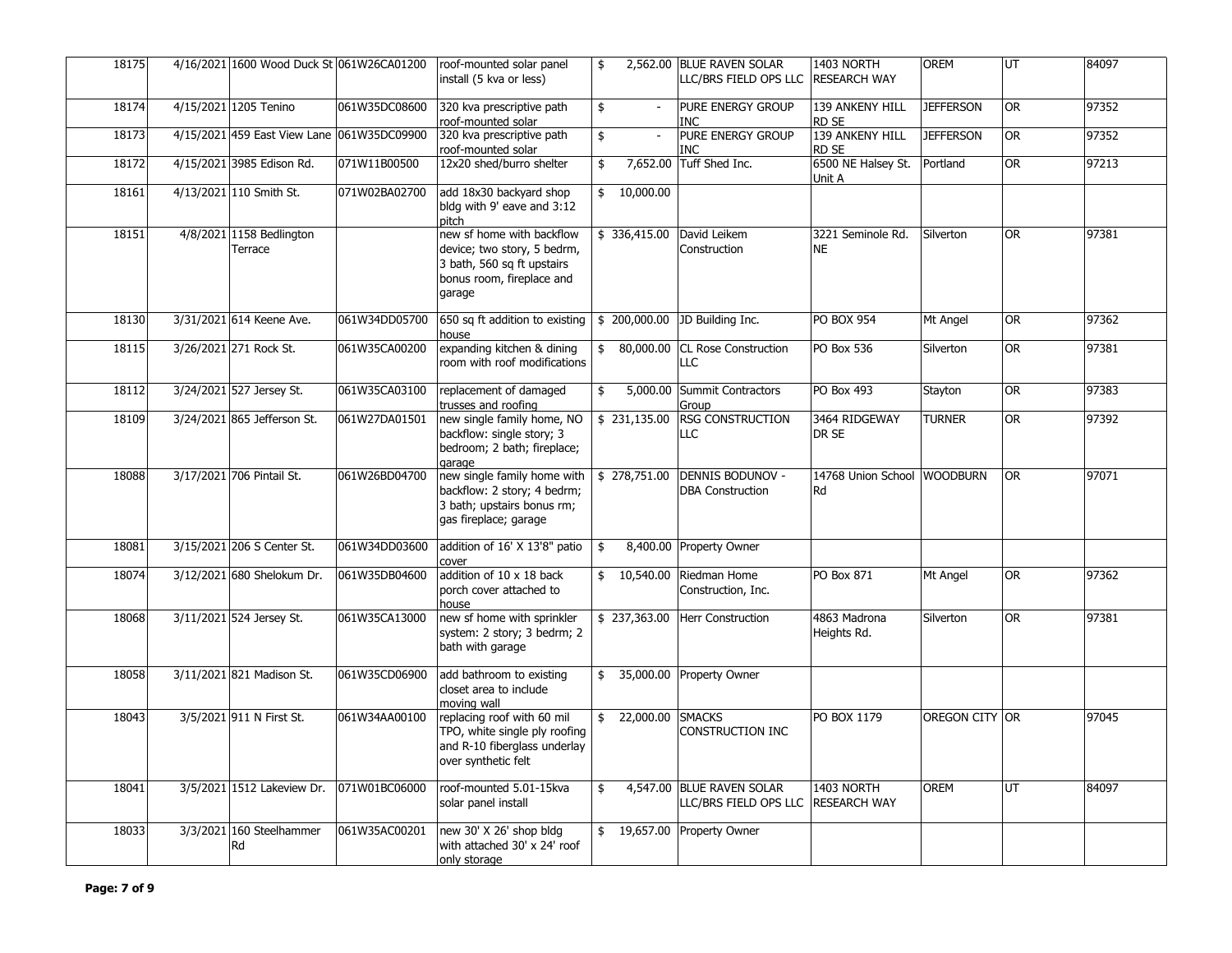| 18028 | 3/3/2021 101 N Water St             | 061W35CB13400 | modify floor & roof framing<br>to allow route for exhaust<br>duct at kitchen hood                                                                      | \$                   | 2,000.00 Westside Drywall, Inc.                  | PO Box 99                           | Hubbard          | 0R        | 97032 |
|-------|-------------------------------------|---------------|--------------------------------------------------------------------------------------------------------------------------------------------------------|----------------------|--------------------------------------------------|-------------------------------------|------------------|-----------|-------|
| 18023 | 3/2/2021 1405 Crestview Dr.         | 061W35AD01100 | foundation underpinning<br>repair/no change to footprint                                                                                               | 26,644.00<br>\$      | Terra Firma Foundation<br><b>Systems</b>         | 761 NE GARDEN<br><b>VALLEY BLVD</b> | Roseburg         | OR        | 97470 |
| 18020 | 3/1/2021 951 N Second St.           | 061W27DD02000 | convert existing restroom<br>into laundry/employee room                                                                                                | \$<br>7,500.00       | <b>BALANCE</b><br><b>CONSTRUCTION LLC</b>        | 1410 45TH AVE                       | Salem            | OR.       | 97301 |
| 17979 | 2/19/2021 433 Grant St.             | 061W27CD01202 | New Single Family<br>Residence<br>with Backflow: 2-story; 4<br>bedrm; 3 bath; fireplace;<br>garage                                                     | \$ 305,575.00        | Noble Built Homes LLC                            | PO Box 571                          | Silverton        | <b>OR</b> | 97381 |
| 17976 | 2/19/2021 143 Steelhammer<br>Rd.    | 061W35AC02400 | New Single Family<br>Residence<br>with Backflow: single story<br>with upstairs bonus room<br>over garage; 3 bedroom; 3<br>bathroom; fireplace & garage | \$330,661.00         | Noble Built Homes LLC                            | <b>PO Box 571</b>                   | Silverton        | OR.       | 97381 |
| 17971 | 2/19/2021 1015 Oak St. Sp.<br>015   | 061W26DC00900 | metal carport with 12'X26'<br>wood cover                                                                                                               | \$                   | 7,000.00 HIGH CASCADE<br><b>CUSTOM HOMES LLC</b> | 14083 SE RUST                       | <b>DAMASCUS</b>  | 0R        | 97089 |
| 17970 | 2/19/2021 1115 Skookum Dr.          | 061W35DC08000 | addition of patio cover                                                                                                                                |                      | 12,500.00 Building United, LLC                   | 1581 40TH AVE NW SALEM              |                  | <b>OR</b> | 97304 |
| 17935 | 2/16/2021 1025 Emmett Lp            | 061W35AC09000 | prescriptive path install of<br>roof-mounted 7.194 kwP<br>solar arrav                                                                                  | \$                   | 22,661.00 Earthlight Technologies                | 1037 Commerce Ct                    | Silverton        | <b>OR</b> | 97381 |
| 17931 | 2/12/2021 1602 Webb Lake            | 061W26CA00500 | repairing joist after bbq fire<br>burnt sistering joist                                                                                                | \$                   | 4,500.00 Summit Contractors<br>Group             | PO Box 493                          | Stayton          | <b>OR</b> | 97383 |
| 17925 | 2/10/2021 505 Oak St                | 061W35BC03300 | repair wall to attach steps;<br>new                                                                                                                    | 2,000.00<br>\$       | McKee Home Services<br>LLC.                      | 621 S Water                         | Silverton        | 0R        | 97381 |
| 17920 | 2/5/2021 1156 Bedlington<br>Terrace |               | new SF home, no backflow:<br>2 bedroom; 3 bathrm;<br>fireplace; upstairs bonus<br>room; 3-car garage                                                   | \$281,307.00         | <b>LIBERTY HOMES</b><br><b>CONSTRUCTION LLC</b>  | 2196<br>MISTYMORNING<br>AVE SE      | <b>SALEM</b>     | OR.       | 97306 |
| 17919 | 2/5/2021 204 S Center St            | 061W34DD03602 | addition of 406 sq ft of<br>living space for bedroom<br>and bath                                                                                       | \$<br>49,719.00      | Homeowner                                        |                                     |                  |           |       |
| 17918 | 2/5/2021 595 Shelokum Dr.           | 061W35DB04100 | addition of pool room for<br>swim spa, spa tub, shower                                                                                                 | \$100,000.00         | Riedman Home<br>Construction, Inc.               | PO Box 871                          | Mt Angel         | OR.       | 97362 |
| 17916 | 2/5/2021 902 Pioneer Dr.            | 071W01BD00600 | 5.355kW DC solar panel<br>array install on roof                                                                                                        | \$<br>$\blacksquare$ | <b>BLUE RAVEN SOLAR</b><br>LLC/BRS FIELD OPS LLC | 1403 NORTH<br><b>RESEARCH WAY</b>   | OREM             | UT        | 84097 |
| 17914 | 2/5/2021 403 E Main St.             | 061W35BC13300 | header install over new<br>opening                                                                                                                     | 1,500.00<br>\$       | <b>WORK WITH MILLER</b><br>LLC                   | 1677 CHEMEKETA<br>ST <sub>NE</sub>  | <b>SALEM</b>     | <b>OR</b> | 97301 |
| 17908 | 2/3/2021 1133 Oak St.               | 061W26DD01000 | 36x36 shop                                                                                                                                             | 48,700.00<br>\$      | <b>TIMOTHY ALLEN</b><br>PUNZEL/dba Intrecc       | <b>PO BOX 206</b>                   | <b>SILVERTON</b> | OR        | 97381 |
| 17904 | 2/2/2021 909 E Main St.             | 061W35BD11600 | rebuild interior basement<br>stairs & move 2 affected<br>doorways                                                                                      | 7,000.00<br>\$       | Northwoods Construction 815 Madison St.          |                                     | Silverton        | <b>OR</b> | 97381 |
| 17899 | 1/29/2021 1015 Oak St. Sp.<br>043   | 061W26DC03700 | truss repair due to fire<br>damage in garage                                                                                                           | 2,000.00<br>\$       | Summit Contractors<br>Group                      | PO Box 493                          | Stayton          | <b>OR</b> | 97383 |